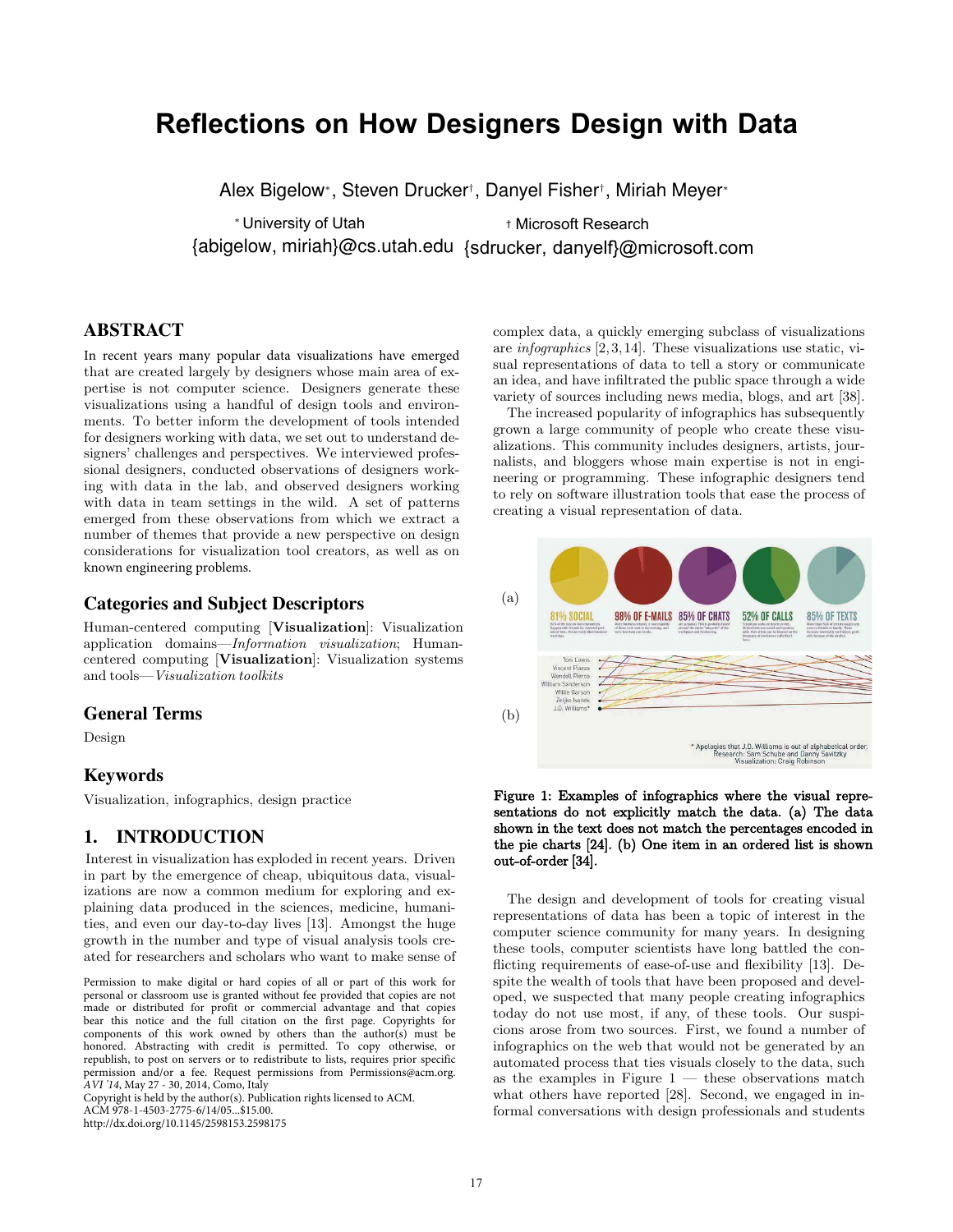who indicated to us that they largely plot data manually in a design tool such as Adobe Illustrator. These suspicions led us to explore how designers create visualizations and what challenges they have, as well as to probe the disconnect between how designers design with data and the tools programmers create for them to do so.

In this paper we contribute an observational study with designers, both in the lab and in situ, as well as a series of interviews with design professionals. Identifying patterns in these observations and interviews exposes several emergent themes. These themes are the role of manual encoding, how and when designers make visual encoding decisions, the importance of tool flexibility, and why data exploration and manipulation is critical to the design process. We discuss these themes in the context of two known challenges in the visualization community, that of exploring and modifying the data abstraction, and that of creating and modifying the visual representation. Finally, we show how these themes translate into rich opportunities for programmers creating new visualization design tools.

## 2. BACKGROUND

For purposes of comparing domains, we delineate visualization practitioners based on their primary skill sets, whether in design or programming. In this work, we study designers whose main expertise is in design. In contrast, we refer to people who primarily create visualizations and visualization creation tools programmatically as visualization programmers. While there are many practitioners who have expertise in both, we find interesting comparisons when individuals have different skill levels in these areas. A third skill set that emerges as important for both designers and visualization programmers is expertise in data analysis.

Our analysis methods are inspired by the long history in the human-computer interaction community for examining design practice and building tools to support a wide variety of contexts. For example, the Designer's Outpost [18] is an environment designed to support web designers; it is based on a previous study examining design practice around websites [29]. Grammel et al. examine how visualization novices use visualization systems and programming environments [11]. In this paper, however, we explore limitations of these tools and models in a design context. Another line of related work is that of Walny et al [46] which looks at sketching on whiteboards as a design practice. These diagrams are often representations of systems or interactions, and are not necessarily related to data; the charts tended to be highly abstract. In this work we specifically look at how designs work directly with data to create concrete charts and graphs.

To avoid ambiguity, we define the following terms when discussing the characteristics of data. First, data semantics are the real-world meanings of the data, such as whether the data represents temperature or height measurements. Second, data behavior encompasses the trends, patterns, and shape of the data values relative to each other. Third, data structure, sometimes referred to as data type [27], is the chosen organization of data, from low-level decisions to order or filter data attributes through high-level decisions to abstractly represent data as a table or graph. And fourth, derived data are created from the original data values. These include measures such as count, summation, or average, transformations such as binning, or the inclusion of additional, external data.

The first two characteristics, semantics and behavior, are inherent to data and are not decided or modified in the process of creating a visualization. They are, however, critical for a designer to understand. The latter two characteristics, structure and derived data, are an important part of the design decision process when working with data [26]. Specifically, designers have the freedom to create, define, and modify data structure and derived data. Taken together, these latter two characteristics are known as the data abstraction, which is a specific interpretation of data that supports the high-level goals of a visualization. Data abstractions play a central role in how visualization programmers reason about and work with data [25, 27, 31, 37].

Designing a data abstraction requires the freedom to explore alternative interpretations of data, including alternative data structures and deriving new data. Some amount of innate understanding of data analysis is necessary to effectively evaluate the space of possible data abstractions. A number of general purpose data abstraction tools designed for data wrangling and manipulation can help in these decisions. These tools include spreadsheet software such as Microsoft Excel, which allow users to perform simple manipulations such as aggregation, filtering, sampling, and sorting. Other tools in this category include general purpose data cleaning tools [12, 16, 17, 32, 47] which are able to parse files of various formats and scales, provide some amount of data manipulation, and scale to larger amounts of data. Fundamentally, though, testing and validating the efficacy of a data abstraction for a specific problem relies on representing the abstraction visually [27].

A significant amount of visualization research focuses on tackling the challenge of making visual representations easy to create [10]. Visualization creation tools, such as NoPumpG [20], SAGE [35], Tableau [22, 40], Many Eyes [44], Graph Sketcher [39], and Vis-à-vis [9] make importing data and visual representation specification easy and largely automated. As we show in this paper, however, they tend to limit the design space, reducing their applicability to designers. Visualization programming environments, such as Processing [33],  $D^3$  [5], Protovis [4], VTK [36], and ggplot [48], support the creation of sophisticated, flexible, and creative visualizations. These environments, however, rely on non-visual techniques such as programming, grammars, or declarative constructs that take skill and time to learn. Our data shows that designers tend to acquire these skills only when they have no other alternatives.

## 3. METHODS AND PARTICIPANTS

The data we collected comes from several sources: observations of designers in controlled, observational studies; observations of designers working on teams in situ at a design hackathon; and a series of unstructured and semistructured interviews. For each observation and interview we took notes, voice recordings, and collected design artifacts when appropriate — the voice recordings were later transcribed, and the artifacts are available in the Supplemental Material. We organized the raw data around emergent patterns presented in the next section.

In total, we observed and/or interviewed fifteen designers with a diverse range of experiences — all of the participants had strong design skills and training. Our participants included academics teaching in design departments;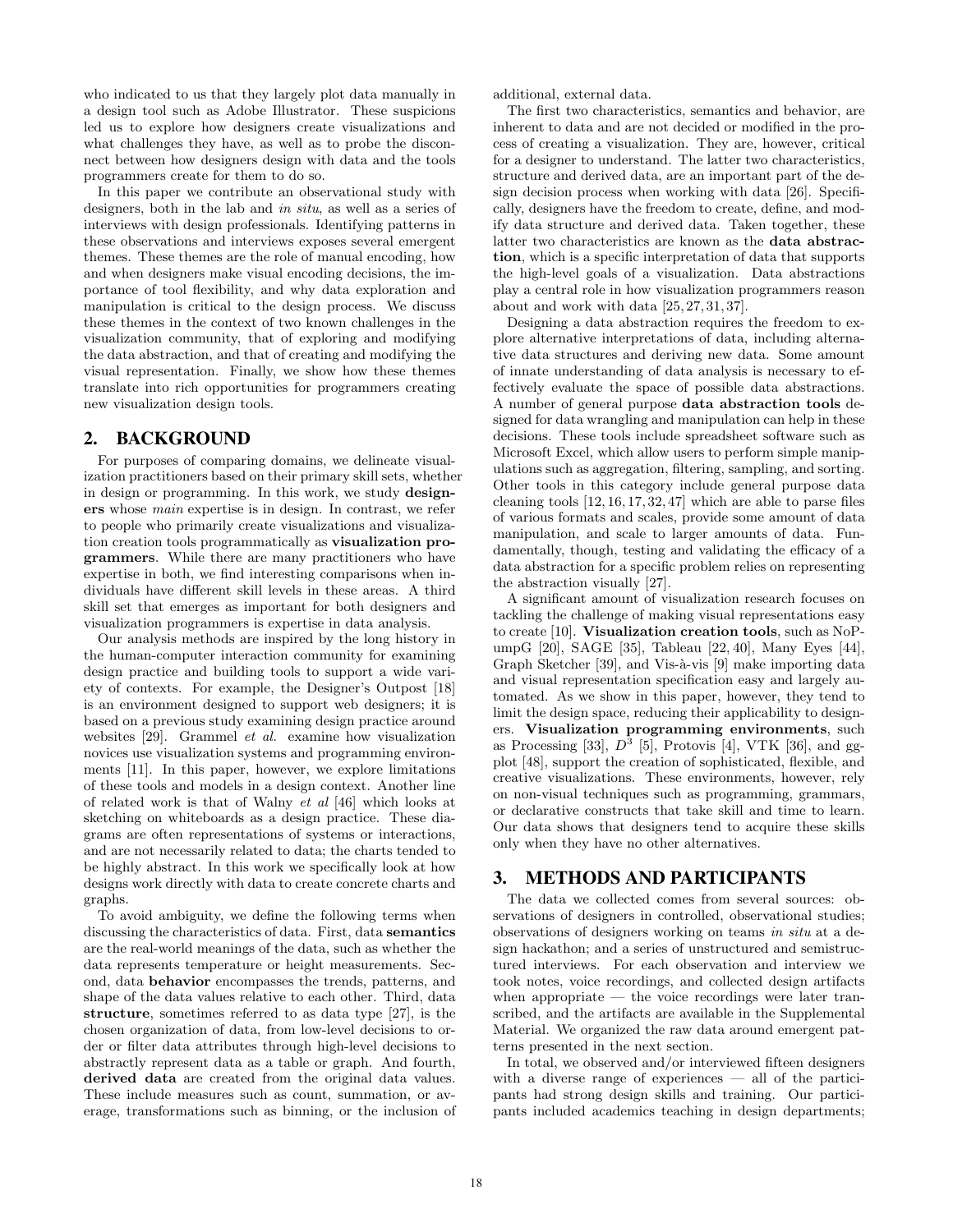design students; and a spectrum of professional designers: at a large software company, at a large scientific research lab, and working in freelance. Participants were solicited for their expertise, and their participation was voluntary. Figure 2 lists the designers, their design role, their experience with programming and data analysis, and what aspect of our studies they participated in.

|                                                 |        |                      | Programming       | <b>Data</b>       |
|-------------------------------------------------|--------|----------------------|-------------------|-------------------|
| Codel                                           | Gender | <b>Design Role</b>   | <b>Experience</b> | <b>Experience</b> |
| One 2-hour Exercise (Time Travel)               |        |                      |                   |                   |
| Τ1                                              | м      | Student              | None              | None              |
| T <sub>2</sub>                                  |        | Student              | Nonel             | None              |
| Two 2-hour Exercises (Time Travel)              |        |                      |                   |                   |
| T3                                              |        | Industry-software    | Nonel             | Basic             |
| $T4*$                                           | F      | Industry-software    | None              | Basic             |
| One 2-hour Exercise (HBO)                       |        |                      |                   |                   |
| $H1*$                                           | м      | Industry-freelance   | <b>Basic</b>      | <b>Basic</b>      |
| H <sub>2</sub>                                  |        | Industry-software    | <b>Basic</b>      | Basic             |
| 10 hours observation at hackathon (FitBit)*     |        |                      |                   |                   |
| F1                                              |        | Industry-software    | Nonel             | <b>Basic</b>      |
| F <sub>2</sub>                                  |        | Industry-software    | <b>Basic</b>      | Expert            |
| 3 hours observation at hackathon (Bug Tracking) |        |                      |                   |                   |
| <b>B1</b>                                       |        | Industry-software    | Nonel             | None              |
| Unstructured Interviews*                        |        |                      |                   |                   |
| 11                                              | м      | Academic             | None              | <b>Basic</b>      |
| 12                                              | М      | Industry-design firm | Expert            | Expert            |
| Semistructured Interviews                       |        |                      |                   |                   |
| 13                                              | м      | Academic             | <b>Expert</b>     | Expert            |
| 14                                              | М      | Industry-freelance   | Basic             | Basic             |
| 5                                               | F      | Academic             | Basic             | Expert            |
| 6                                               | M      | Industry-laboratory  | <b>Basic</b>      | <b>Expert</b>     |

Figure 2: Skill levels of each designer that participated. \*T4 was also on the FitBit hackathon team and H1 participated in unstructured interviews.

## 3.1 Observational studies

We designed our observational studies to better understand how designers work with data. These studies centered around two datasets that we prepared, inspired by existing infographics  $[23, 34]$  — these datasets are included in the Supplemental Material. The first is a time-travel dataset depicting years traveled in popular movies. The dataset is tabular with the rows representing a time-travel trip in a movie, and the columns consisting of the movie title, movie release year, and the start and stop years involved with the trip. We deliberately included two outliers in the dataset in an attempt to observe how unexpected data disrupts a designer's process. All of the movies that we included traversed several to hundreds of years, with one exceptional trip that traversed 150 million years. The second outlier is a second trip from a movie already represented in the dataset.

The second dataset captures the reuse of actors, directors, and other staff among popular HBO TV productions. This dataset includes two tables, the first where each row is an individual and each column is a production title. In the cells, each individual's role is given for the productions he or she participated in. The second table consists of aggregate information about each production, indicating how many actors, directors, etc. were reused from another production. We designed this dataset to test how designers explore data structure; while the data was originally inspired by the relational infographic in Figure 1(b), we instead chose to present the data in a tabular format.

## 3.2 Hackathon

We also observed two teams consisting of both designers and programmers at a three-day data visualization hackathon. The hackathon provided an opportunity to observe designers working in a real-world setting, as well as in a team environment. Each hackathon team was created organically, with participants choosing their own team, data sources, and objectives, reducing the potential bias due to lack of motivation and engagement typical in lab studies [30]. One team chose to work with FitBit activity monitor [1] data, and the other focused on software repository bug tracking data.

In contrast to our observational studies, the hackathon was not strictly limited to static infographics; both teams planned interactive software visualizations. While the designers discussed interactivity, the only representations of data that they produced directly were static, and the patterns we observed were consistent with our other observations and interviews.

#### 3.3 Interviews

We conducted a series of unstructured and semistructured interviews with designers both in person and over Skype. The interviews included questions about the designers' design process, how working with data influenced their design process, and the types of tools used.

## 4. PATTERNS

From an analysis of the data that we collected from our observations and interviews, we identified twelve emergent patterns of how designers work with data to create infographics. Below we break these patterns into three classes: how the designers approached data, how data affected the designers and their work process, and alternatives to manual encoding of data that the designers employed. Each specific pattern is stated in bold and numbered.

#### 4.1 How designers approached data

In our observational studies we observed all of the designers initially sketching visual representations of data on paper, on a whiteboard, or in Illustrator. In these sketches, the designers would first draw high-level elements of their design such as the layout and axes, followed by a sketching in of data points based on their perceived ideas of data behavior (P1). An example is shown in Figure 3. The designers often relied on their understanding of the semantics of data to infer how the data might look, such as F1 anticipating that FitBit data about walking would occur in short spurts over time while sleep data would span longer stretches. However, the designers' inferences about data behavior were often inaccurate (P2). This tendency was acknowledged by most of the designers: after her inference from data semantics, F1 indicated that to work effectively, she would need "a better idea of the behavior of each attribute." Similarly, B1 did not anticipate patterns in how software bugs are closed, prompting a reinterpretation and redesign of her team's visualization much later in the design process once data behavior was explicitly explored. In the time travel studies, T3 misinterpreted one trip that later caused a complete redesign.

Furthermore, the designers' inferences about data structure were often separated from the actual data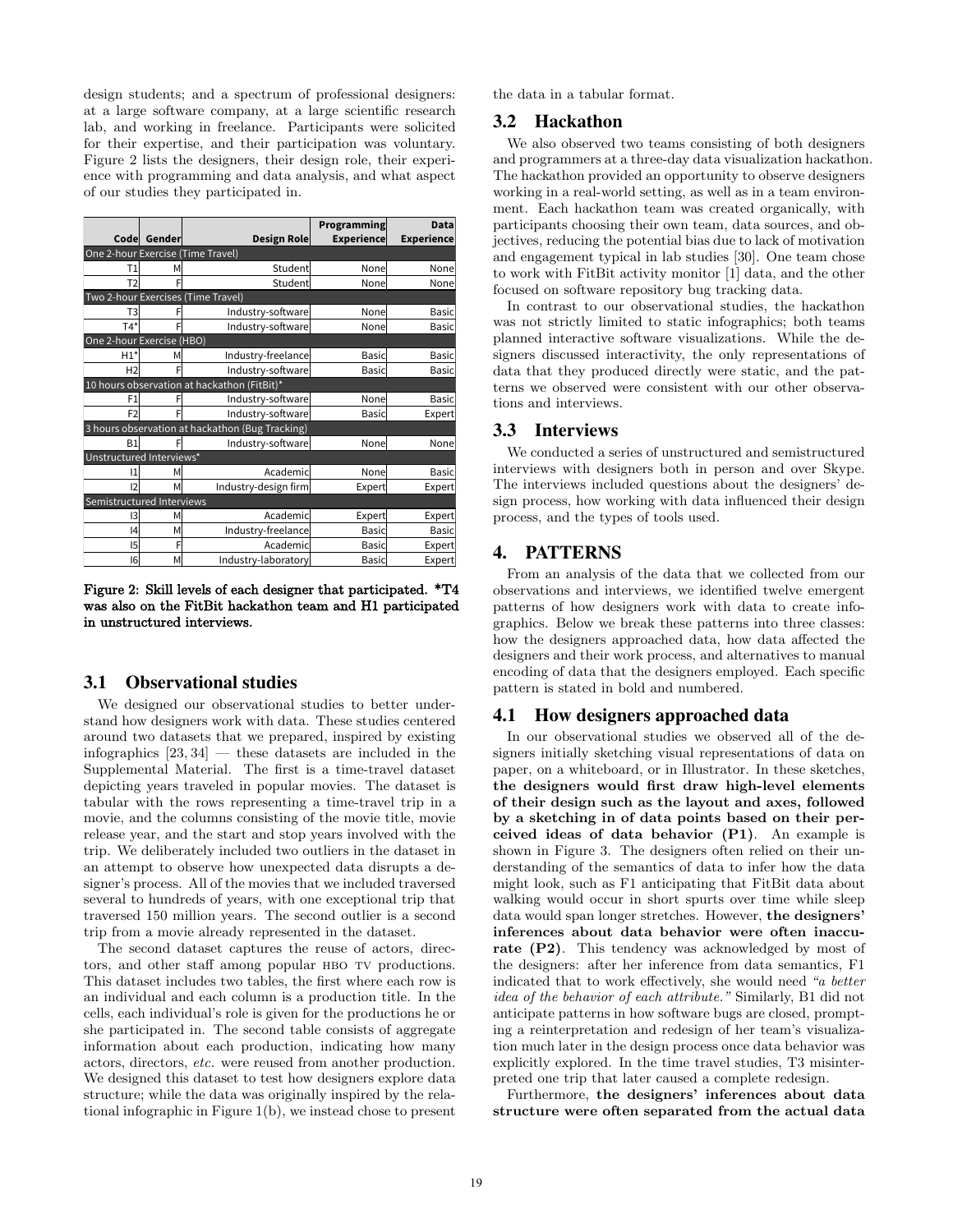

Figure 3: A whiteboard sketch of a repeated radar graph design from the hackathon. This sketch shows the planned visualization in context of the rest of the design.

(P3). In brainstorming sessions at the hackathon, the designers described data that would be extremely difficult or impossible to gather or derive. In working with the HBO dataset, H1 experienced frustration after he spent time writing a formula in Excel only to realize that he was recreating data he had already seen in the aggregate table.

Our interviews indicated that both (P2) and (P3) are common patterns. The designers stressed that thorough data exploration is necessary to avoid misinferences, and that it is an important part of the design process. I5 said, "I spend most of my time with the data. That is the hard part when you are teaching because the students like to jump very quickly into solutions. It is very hard to explain that most of your time spent creating a visualization is with data."

Not surprisingly, the amount of data exploration and manipulation was related to the level of a designer's experience working with data (P4). In the time travel observational studies, both T3 and T4 discovered the 150 million year outlier quickly; T3 accomplished this by asking the interviewer specific questions about the data, and T4 discovered it by creating charts in Excel. They also both discovered the repeated film. In contrast, the student designers T1 and T2 did not explore the data at all, and even resisted leading offers to have the data sorted toward the end of their exercises — they did not discover the outliers on their own. Similarly, at the hackathon, F2 was the only designer to ask the programmers on her team specific questions about the data that they were working with.

Our interviews also confirmed pattern P4. I2 commented that "There's a default on the design side to go quickly to how it looks and not necessarily find the outlier." I3 similarly said, "Having a knack for the data science part often separates the good designers from the great ones. Personally I believe that the data science part is the Achilles heel of the designer. You gain insight by working directly with the data. The best designers are the ones that will open up Excel and manipulate the data before they get to the graphics part."

All but one designer in our observational studies manually encoded data; we observed T1, T3, T4, H1, and H2 looking at data points one at a time, estimating the placement of marks, and placing the marks by hand. Most often, the designers would draw an axis, guidelines, and tick marks to assist in this process. While all of our interviews confirmed that this is a common practice, we were surprised to learn that designers did not necessarily dislike manual encoding (P5). I2 said, "I am amazed at what people will sit through in terms of doing something manually with Illustrator or InDesign... not all of it is unenjoyable for them.... There's something great about just sitting there [with] my music on... [and getting] it perfect." Furthermore, this toleration for manual work is in exchange for flexibility, which is consistent with what others have observed [45]. I1 explained, "Illustrator is the basic go-to tool that allows for enough creativity and flexibility to create and prototype what we want... [but] there's this lack of being able to connect real data to it. It just doesn't exist, so we sit there and have someone read through a spreadsheet." We also noticed that for some of the designers, manual encoding was a form of data exploration (P6). In the time travel study, both T3 and T4 discovered the outlier film with multiple trips while manual encoding the data and not during their earlier attempts to explore the data.

Manual encoding usually occurred toward the end of each designers' process after they created and refined other visual elements. This delay suggests that data encoding was a later consideration with respect to other visual elements of the infographic (P7); they attempted to understand what a visualization would look like in the context of the rest of their design before real data was included. For example, in our observational studies T3, T4, and H1 spent considerable time at the beginning of their process deciding things such as general layout, typefaces, color schemes, and paper sizes, along with sketching their perceptions of the data behavior. These decisions were explored long before considering where specific data points would actually fall. Another indication of this pattern was observed at the hackathon as F2 was presenting high-level ideas for a visualization to her team: when a programmer interrupted to ask what the axes were in a plot, the designers on the team emphatically responded that that level of detail would be decided later. H1 explained, "You almost see masses and blobs and shapes, and the relationship between them." I1 observed, "The way that [programmers] approach it is from the detail, back out.... [for us], the data binding stuff is really less important at first.... [Programmers might say] that's a very unstructured way to approach the problem, [but designers say that] if you start with specifications, you've limited your design world immediately."

# 4.2 How data affects designers

We observed that while the designers frequently refined the nondata visual elements of their designs, such as color and font choices, the design of their data encodings remained unchanged until assumptions about data behavior were shown to be incorrect (P8). For example, in the time travel study T3 introduced curves into her design after encountering the incompatibility of one movie in her initial design. Similarly both T1 and T2 made changes to their designs after discovering one of the outliers: T1 repeatedly drew roughly the same bar chart early in his process, but introduced a curled bar when shown the outlier, shown in Figure  $4(a)$ . Similarly, T2 changed to a completely different circular encoding. In contrast, the designers on the FitBit hackathon team did not have direct access to their data, and in spite of breaking out for individual brainstorming sessions, F1, F2, and T4 drew only variations on a single representation type, a radar graph as shown in Figure 3. Ad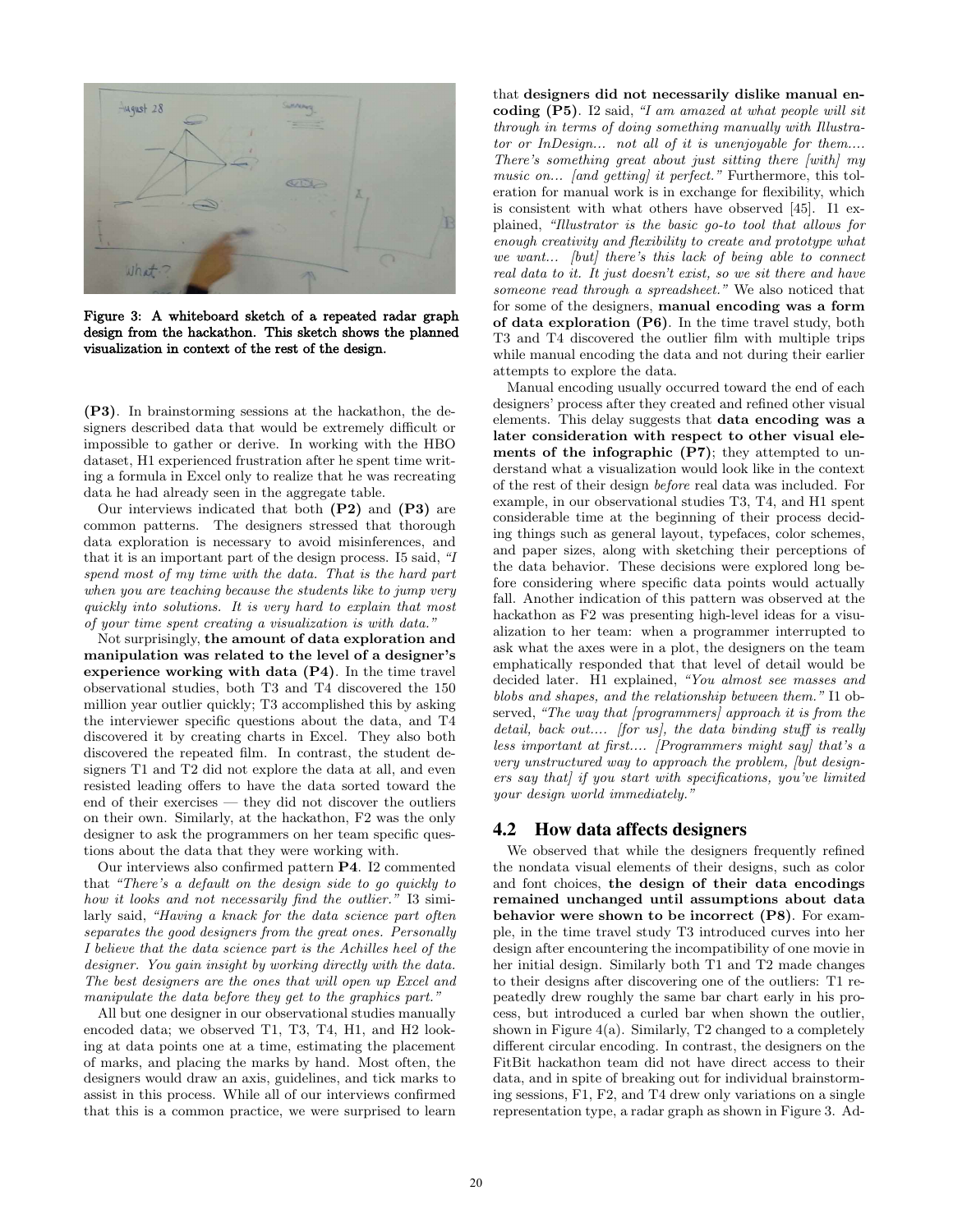ditionally, we observed that the designers did not vary from the initial, given structure of the data (P9). For example, in the HBO study both designers created a matrixstyle visualization that mimicked the input file format, one of which is shown in Figure 4(b). This contrasts the original infographic that inspired the dataset that explicitly represented the data relationally, shown in Figure 1(b). H2 even commented, "I feel like I'm stuck in this treemap world."



Figure 4: Examples of how data can inspire or limit variety. (a) T1 introduced a curled bar when informed of the outlier. (b) H2 recreated the dataset's tabular file format graphically.

Despite the benefits seen from manual encoding, we also observed that the cost in effort and time of manual encoding kept designers from trying many varied ideas (P10). In the time travel study T1 plotted 21% of the movies, T3 plotted 14%, and T4 plotted 25%. T2 plotted no data points at all. For the HBO study, H1 was able to encode 26% of the actors while H2 was able to encode 32%. As the designers engaged in manual encoding, comments about inefficiency were frequent. For example, H1 said "I don't want to do this, but I... manually put in all the dots.". Furthermore, H1 reluctantly stuck with his original design even after making discoveries about the data that prompted dramatic changes in sketched encodings. He said "I sketched that I was going to do [one thing]... but once I got it on the page, I saw something else.... If I twist this, then the whole grid is going to change, and I'm going to have to move everything around, and I'm going to have to manually reset all the text." While these effects may have been compounded by the time limits of our observations, deadlines remain critical factors in the design process.

#### 4.3 Alternatives to manual encoding

We observed some designers using external tools to encode the data into a chart and we discussed this process in several interviews. In our observational studies we saw two designers copy charts from Excel into Illustrator, while a third commented that she wished she could follow this pattern: "I would rather make [Excel] do this for me... [but] I don't know how — and it's not as pretty." In all cases where this technique was observed or discussed, however, the designers still performed downstream repetitive tasks to refine an imported chart to meet their design goals (P11). If described his process: "I created a plot in Tableau and then exported it to Illustrator to put the labels on. I had to add the specific tick-marks by hand. [For the labels], Tableau does labels, but it isn't very smart... I had to manually pull them apart when they overlapped. I did the donut chart in Excel because Tableau doesn't have  $them.$  I then changed the colors  $\left| in \right.$  Illustrator  $\left|$  to greyscale to get rid of the Microsoft colors." As with manual encoding, the labor-intensive nature of importing a single chart kept designers from attempting to import multiple charts.

Another technique we heard in our interviews was to encode the data programmatically and import the resulting graphic into Illustrator. I5 described how she used programming this way: "Then I decided to use a radial layout to plot the data. I started in Illustrator, but then I realized it was going to be way too hard to do... so then I said, oh this is stupid, so I went to Processing. I looked online to see if I could learn some tutorials to help me put the data into this idea. Then I wrote the program. I brought all the data into my simple Processing code, and then I created a pdf, and brought it back into Illustrator." Designers frequently expressed dissatisfaction with these approaches. I5 lamented, "I teach myself programming when I don't see any other way."

A common frustration with alternatives to manual encodings that we heard about in interviews was that the designers disliked tools that enforce a design process (P12). For example, I6 indicated a strong negative reaction to Tableau's Show Me functionality [22]: "Tableau has lots of prescribed things... they say, okay, you have these two data types, then we recommend that you use this plot. I hate that thing; I always turn that thing off." Similarly, I3 commented, "developers always want to [control the design steps]; [they say] here is your flow, you go through these steps, here are the tools, here are the things you can do, here are things you can't do. I don't think designers want that.... [They] want to create something that you've never seen before. And to create a tool that will allow that amount of flexibility is really challenging. Designers like Illustrator because it lets them do whatever they want."

## 5. THEMES

The observed patterns reveal four themes. First, manual encoding is acceptable when the tradeoff is flexibility, and is a form of data exploration. Second, designers prefer to place data on existing graphics instead of generating graphics directly from data. Third, to support flexibility, operations should be commutative. Finally, tool creators should be aware of designers' struggles to define and modify data abstractions. These themes have interesting implications for two known challenges in the visualization community: the challenge of creating tools that support defining and modifying the data abstraction; and the challenge of creating flexible yet efficient tools for producing visual representations of data. We denote each theme in bold.

#### 5.1 Manual encoding has its benefits

Our observations and interviews point to a clear trend that manual encoding is not only tolerated, but even embraced by designers in order to maintain flexibility and richness in the design process. This finding is in juxtaposition with the motivations and goals of many visualization creation tools that strive to ease the burden of encoding data by limiting the design space and enforcing an order of operations. Even in situations where designers use external tools to encode data, this step was just one of many — designers still spent significant time and effort manually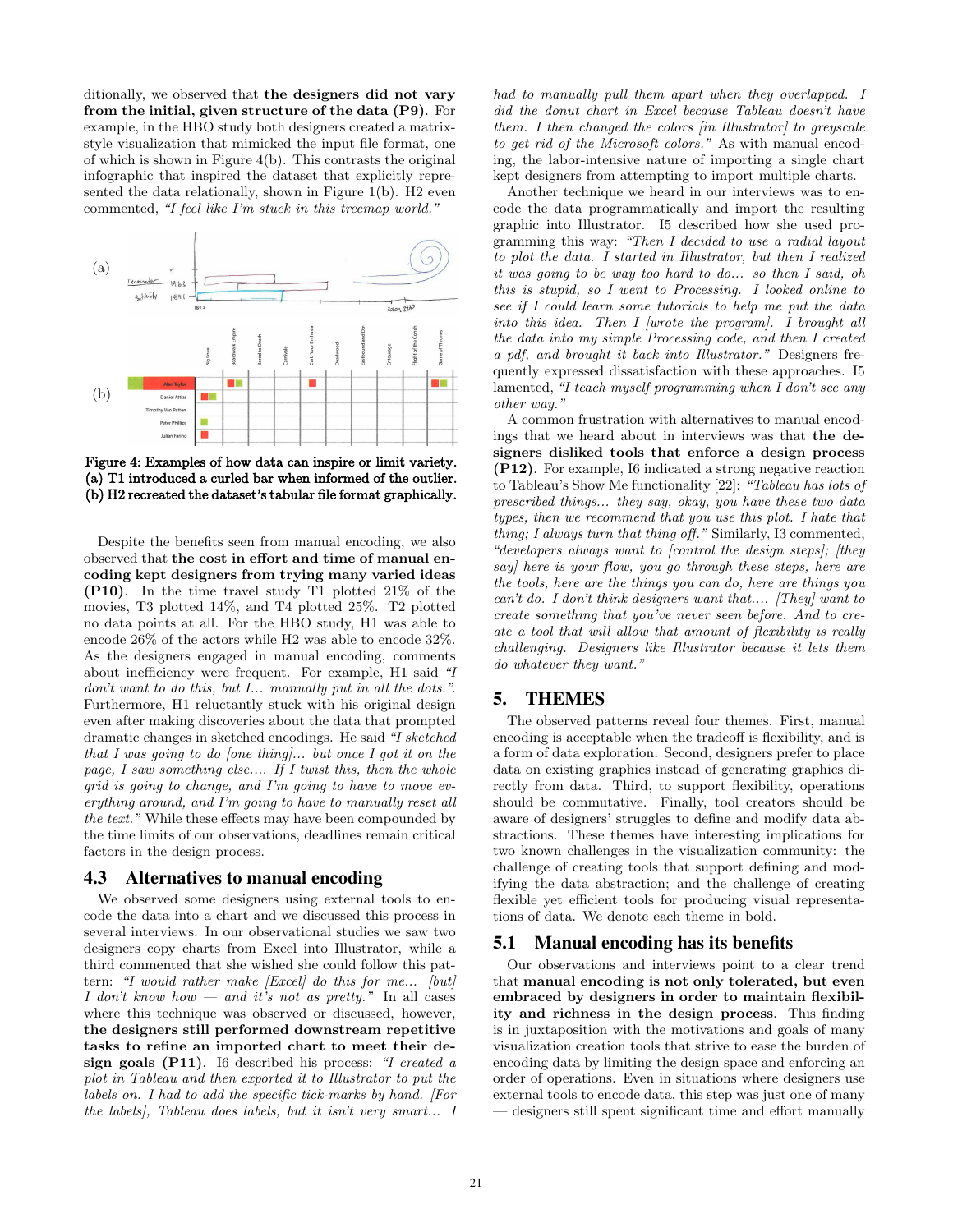modifying and refining externally generated charts (P11). We found that designers are willing to endure repetition in order to keep their process and their options flexible (P5, P12). There are even benefits to manual encoding: it provides unique opportunities for designers to discover aspects of the data (P6), and it can even be enjoyable (P5).

There are trade-offs, however, as manual encoding consumes significant time and effort, reducing opportunities and a willingness to explore a variety of design alternatives of visual representations of data (P10). This limitation contrasts a central tenet of design practice to try many ideas and explore alternatives. Recent research supports this tenet by looking at how starting with multiple examples [19], exploring a variety of approaches [21], and building multiple prototypes [7,8] can help designers approach problems more creatively and produce higher quality solutions.

This pattern sheds light on a part of the visualization representation challenge that has not received much attention. Currently, users of both visualization creation tools and visualization programming environments are vigilantly protected — and, in most cases, prevented — from engaging in manual encoding in part to avoid the time consuming efforts necessary in manual encoding. The benefits of manual encoding our patterns expose, however, are not currently exploited and could provide interesting new directions for future tool development.

#### 5.2 Placing data on existing graphics

While automated visualization generators provide ease of use, efficiency, and sometimes support user-specification of the look and feel of marks, these features come at the expense of flexibility [13]: the underlying visual representations are all predefined or selected via a gui. Instead, designers told us they want to be able to create something new and novel. Visualization programming environments also have benefits in that they provide more flexibility, but they require the representation to be defined in a non-visual, symbolic manner. Instead, we observed designers creating visual representations *graphically*  $(P1)$ , and that they were often unsatisfied by the results of both visualization creation tools and visualization programming environments (P11,P12).

In contrast to these two bottom-up approaches, our observations indicate that designers create visualizations in a top-down, graphical process where they place data marks on top of other visual elements. Designers tend to try to understand the overall appearance of a visualization before plotting real data on axes that they draw (P7). There are usually other design elements in an infographic that they must consider — data is only a part of how they tell a story — and they tend to think of influencing existing graphics that they have already created, instead of generating graphics directly from data.

The seemingly irreconcilable balance between ease of use and flexibility is another part of the visual representation challenge. This theme suggests that if tools can support placing data on existing graphics instead of generating graphics from data, they will be both intuitive to use and very flexible. While calls for this kind of approach have been articulated in websites and blogs [42, 43], little academic research has pursued this direction.

# 5.3 Relaxing the sequence of processing

We found that the designers we observed and interviewed

avoid tools that enforce a process (P12). This supports the idea that designers prefer a flexible design environment that does not enforce a specific order of operations. Consistent with what others have observed [41], the order in which designers will perform various operations can not, and perhaps even should not, be anticipated; instead visualization design environments could support a workflow with a flexible sequence. Changes in one area of the design could, ideally and intuitively, affect changes in another.

This need is due, in part, to the fact that designers consider many aspects besides just the visual encoding itself, including annotations, labels, and embellishments (P7). Interestingly, designers use external tools not as closed solutions, but as just one step in their workflow(P11). This is a reaction to native restrictions in these tools: current tools force designers to specify a complete mapping their data exactly once, and the result is brittle. To accommodate these tools, designers still had to engage in repetitive work similar to manual encoding (P11). This resulted in the same drawbacks of manual encoding (P10), to the extent that their entire process had to be repeated if anything beyond a superficial change was to be made.

This theme lies at the intersection of the data abstraction and visual representation challenges. In many ways, the visualization community faces the same commutativity problem: 1) updating a visualization in response to a data abstraction change, or 2) updating a data abstraction in response to a visualization are extremely laborious. Techniques to facilitate either are open areas of research.

## 5.4 Creating an effective data abstraction

As designers with data experience are aware (P4), designers have a critical need to be able to define and modify data abstractions. This is important for two reasons. First, the time spent planning or implementing ineffective or incompatible visualizations can be reduced by understanding data behavior (P2) and structure (P3) early on in the design process. And second, variety in design is increased when the data behavior (P8) and structure (P9) are well understood. Others have shown that variety in design is important in that it directly affects the overall quality of the finished product [7, 8, 19, 21].

Data abstraction tools that attempt to provide the freedom to explore alternative interpretations of data, including alternative data structures and deriving new data, are still in their infancy. The idea that a data abstraction is in part created and a piece of the overall design suggests that working with data abstractions may be a creative space in its own right [26,37]. As such, some have suggested that the responsibility for a given data abstraction belongs to its creator [6], not necessarily the tool that facilitated its creation.

#### 6. OPPORTUNITIES

These themes expose rich opportunities for visualization creation tools. One is to separate the processes of visual encoding and data binding so that manual visual encoding is allowed, but data connections are maintained. Granting designers direct control over what data bindings exist could liberate them to follow any order of operations in their process: similar to existing approaches, they could create visual elements from data. Alternatively, they could first create visual elements, and later associate them with data, as our themes suggest they prefer. This opportunity, however,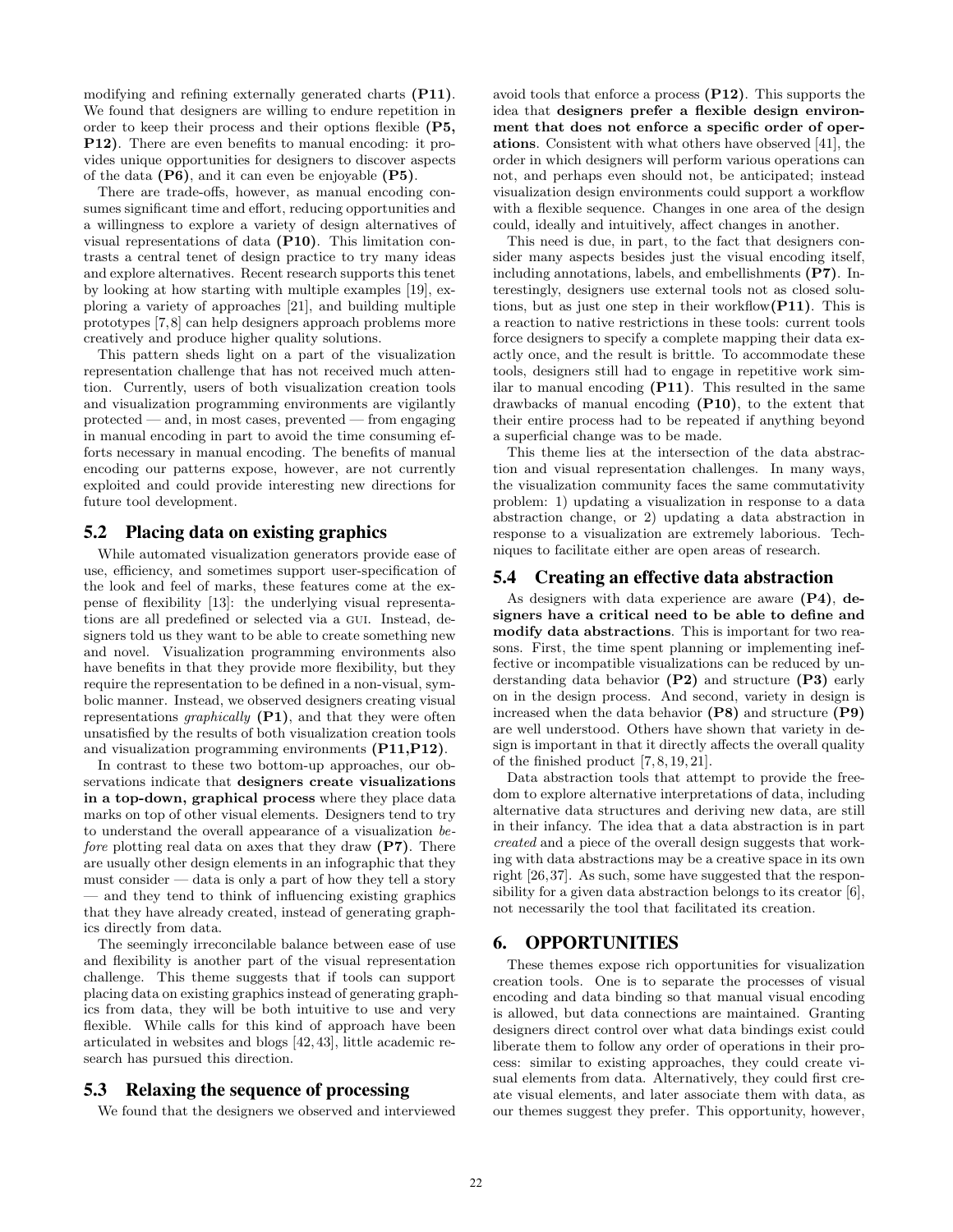presents implementation challenges, including how to handle ambiguous states and how to support a design's longevity.

Another opportunity is to allow a designer to explore data abstractions directly in the context of visualization, and vice-versa. For example, a designer may wish to select all visual items associated with negative data values, similar to Illustrator's functionality for selecting items of a given color. Visualization tools could support data operations internally, or connect to data abstraction tools externally. They would provide a flexible order of operations in a different sense, in that it would be easier to iterate on data abstractions and visual representations together. Open problems in this area include how to make data abstraction tools and visualization design environments interoperable such that they are agnostic to process.

# 7. CONCLUSIONS AND FUTURE WORK

In this paper we present an observational study, as well as a set of interviews, about how designers design with data. The observations include exercises with prepared data sets in the lab and observations of designers working as teams in the wild. From these observations and interviews we extract a set of patterns that support themes that have implications for data abstraction and visual representation challenges. While these challenges are well-known to visualization programmers, the design perspective we present yields new insights into ways to address them. We intend to explore and validate the typical tasks involved in visualization design in light of these opportunities via technology probes [15]. Designers' struggles with data mirror challenges in the visualization community; as a result, continued experiments and discoveries in this space will benefit not just the creation of infographics, but broader questions of creating visualizations quickly, efficiently, and flexibly.

# 8. ACKNOWLEDGMENTS

We greatly appreciate the feedback, interviews, and participation of our designers, especially for the help from Ben Fry, Isabel Meirelles, Bang Wong, Chris Goranson, Jihoon Kang, Jim Agutter, and Jonathan Hickerson. This work is sponsored in part by the Air Force Research Laboratory and the DARPA XDATA program.

#### 9. REFERENCES

- [1] Fitbit Tracker, Fitbit, Inc., San Francisco, CA, http://www.fitbit.com.
- [2] S. Bateman, R. L. Mandryk, C. Gutwin, A. Genest, D. McDine, and C. Brooks. Useful junk?: the effects of visual embellishment on comprehension and memorability of charts. In Proceedings of the SIGCHI Conference on Human Factors in Computing Systems, CHI '10, pages 2573–2582, New York, NY, USA, 2010. ACM.
- [3] M. A. Borkin, A. A. Vo, Z. Bylinskii, P. Isola, S. Sunkavalli, A. Oliva, and H. Pfister. What makes a visualization memorable? Visualization and Computer Graphics, IEEE Transactions on, 19(12):2306–2315, 2013.
- [4] M. Bostock and J. Heer. Protovis: A graphical toolkit for visualization. Visualization and Computer Graphics, IEEE Transactions on, 15(6):1121–1128, 2009.
- [5] M. Bostock, V. Ogievetsky, and J. Heer. D3; data-driven documents. Visualization and Computer Graphics, IEEE Transactions on, 17(12):2301–2309, 2011.
- [6] M. Da Gandra and M. Van Neck. Informform, information design: in theory, an informed practice, 2012.
- [7] S. Dow, J. Fortuna, D. Schwartz, B. Altringer, D. Schwartz, and S. Klemmer. Prototyping dynamics: sharing multiple designs improves exploration, group rapport, and results. In Proceedings of the SIGCHI Conference on Human Factors in Computing Systems, CHI '11, pages 2807–2816, New York, NY, USA, 2011. ACM.
- [8] S. P. Dow, A. Glassco, J. Kass, M. Schwarz, D. L. Schwartz, and S. R. Klemmer. Parallel prototyping leads to better design results, more divergence, and increased self-efficacy. ACM Trans. Comput.-Hum. Interact., 17(4):18:1–18:24, Dec. 2010.
- [9] D. Fisher, S. Drucker, R. Fernandez, and X. Chen. Vis-a-vis: A Visual Language for Spreadsheet Visualizations. Technical Report MSR-TR-2011-142, Microsoft Research, 2011.
- [10] L. Grammel, C. Bennett, M. Tory, and M.-A. Storey. A survey of visualization construction user interfaces. In Eurographics Conference on Visualization  $(EuroVis), 2013.$
- [11] L. Grammel, M. Tory, and M. Storey. How information visualization novices construct visualizations. Visualization and Computer Graphics, IEEE Transactions on, 16(6):943–952, 2010.
- [12] K. Ham. Openrefine (version 2.5). http://openrefine.org. free, open-source tool for cleaning and transforming data. Journal of the Medical Library Association: JMLA, 101(3):233, 2013.
- [13] J. Heer, F. van Ham, S. Carpendale, C. Weaver, and P. Isenberg. Creation and collaboration: Engaging new audiences for information visualization. In Information Visualization, pages 92–133. Springer, 2008.
- [14] J. Hullman, E. Adar, and P. Shah. Benefitting infovis with visual difficulties. Visualization and Computer Graphics, IEEE Transactions on, 17(12):2213–2222, 2011.
- [15] H. Hutchinson, W. Mackay, B. Westerlund, B. B. Bederson, A. Druin, C. Plaisant, M. Beaudouin-Lafon, S. Conversy, H. Evans, H. Hansen, N. Roussel, and B. Eiderbäck. Technology probes: Inspiring design for and with families. In Proceedings of the SIGCHI Conference on Human Factors in Computing Systems, CHI '03, pages 17–24, New York, NY, USA, 2003. ACM.
- [16] D. Huynh, R. Miller, and D. Karger. Potluck: Data mash-up tool for casual users. In The Semantic Web, volume 4825 of Lecture Notes in Computer Science, pages 239–252. Springer Berlin Heidelberg, 2007.
- [17] S. Kandel, A. Paepcke, J. Hellerstein, and J. Heer. Wrangler: Interactive visual specification of data transformation scripts. In ACM Human Factors in Computing Systems (CHI), 2011.
- [18] S. R. Klemmer, M. W. Newman, R. Farrell, M. Bilezikjian, and J. A. Landay. The designers' outpost: a tangible interface for collaborative web site.